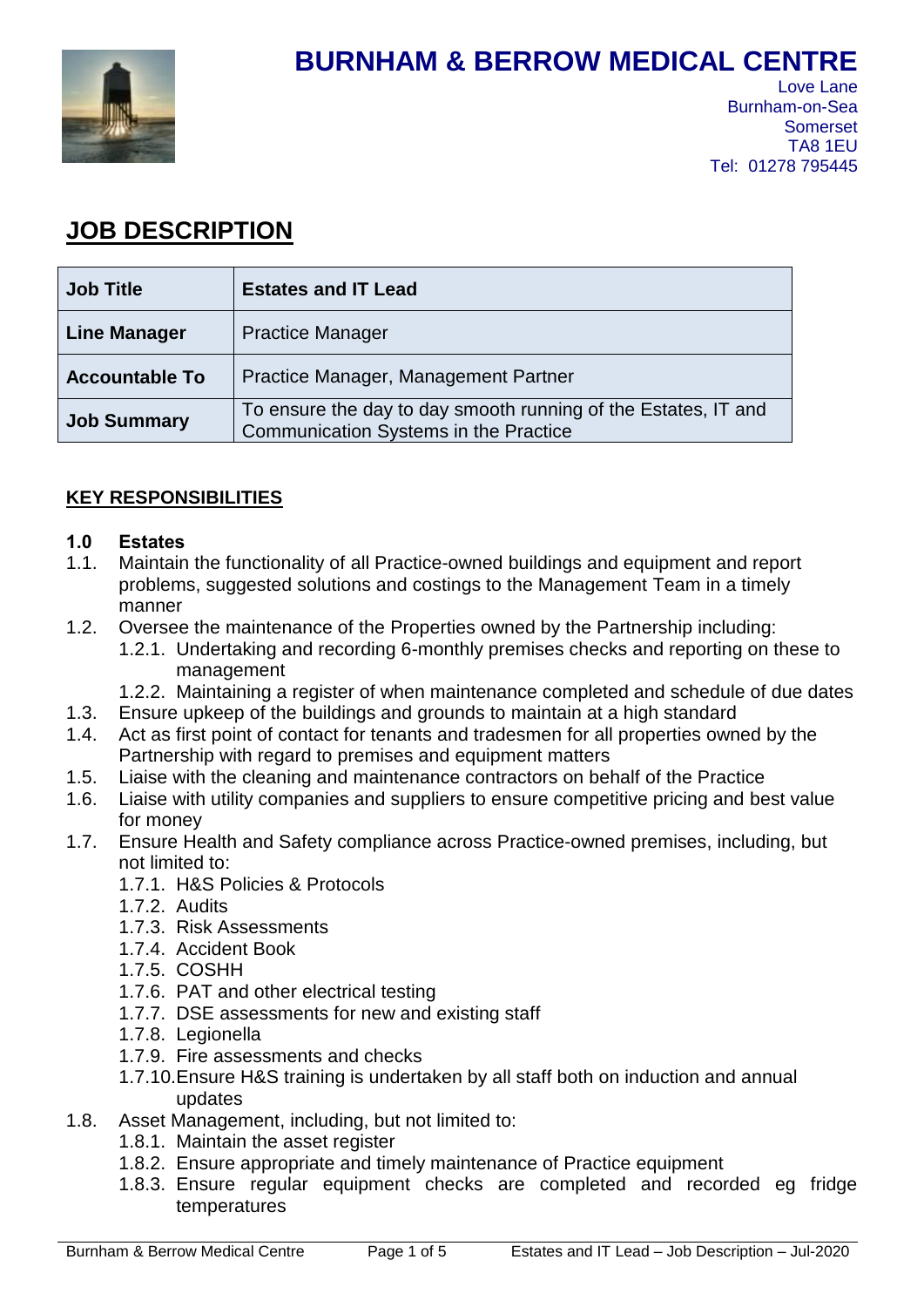1.8.4. Responsible for pricing and ordering of new Practice equipment and organising safe disposal of unwanted Practice equipment

## **2.0 Information & Communications Systems**

- 2.1. Practice IT & Communications systems, including telephone systems, telephone recording systems, photocopier and web-based systems to ensure they are maintained and functioning optimally and all messages are current
- 2.2. Be responsible for ensuring maintenance and development of the Practice IT system both software and hardware
- 2.3. Schedule upgrades and security backups of hardware and software systems including Front Desk and EMIS or any other IT system the Practice may install together with any maintenance issues
- 2.4. Assist management with installation and set-up of new systems eg Online consultations, Patient Access, etc
- 2.5. Respond to and aim to solve problems regarding hardware or software as quickly as possible, providing Practice users with appropriate support and advice
- 2.6. Set up and maintain Practice intranet, websites, social media and waiting room TV screens
- 2.7. Set up and configuration of other software used in the Practice eg EMIS, Front Desk
- 2.8. Assist with any search / reporting requests from management eg EMIS, PRIMIS, Front Desk, etc
- 2.9. Ensure completion of the DSP Toolkit in a timely fashion
- 2.10. Plan and provide / arrange IT training working alongside Practice internal IT Trainer / external trainers as necessary
- 2.11. Coordinate communication with the Virtual PPG
- 2.12. NSH mail act as administrator to set up new users, manage distribution lists, etc
- 2.13. SMART card set up and maintenance for staff
- 2.14. Support other team members with set up of new staff on EMIS / Front Desk
- 2.15. Represent the practice at external meetings, as necessary, in a professional manner eg IT Leads meetings

#### **3.0 Other Duties**

3.1. The Postholder will support the Practice with CQC requirements

#### **4.0 Review of this Job Description**

This Job Description reflects the present requirements and objectives of the post; it does not form part of your contract of employment and, as such, is intended solely a guide and an example of the kinds of job duties that the post holder is expected to undertake. This job description is not intended to be a complete list of duties and is subject to review as the work of the Practice develops and resources change. An ability to adapt to new circumstances will be essential.

#### **GENERAL INFORMATION**

All staff at Burnham & Berrow Medical Centre have a duty to conform to the following:

#### **5.0 Clinical Governance**

The post holder will be expected to participate in clinical governance activities to assist the Practice to provide high quality services.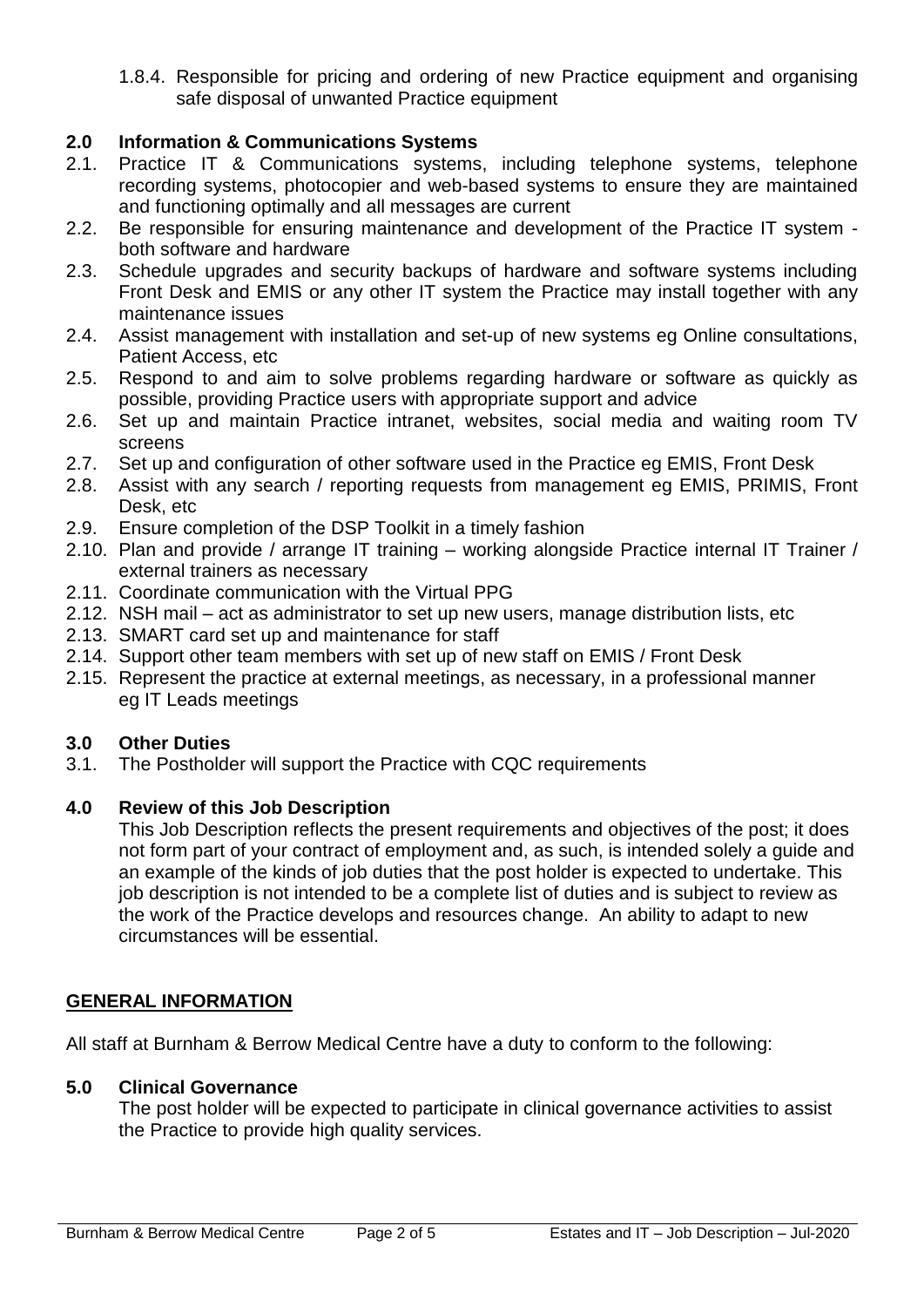## **6.0 Collaborative Working**

All staff are to recognise the significance of collaborative working. Teamwork is essential in multidisciplinary environments. Effective communication is essential and all staff must ensure they communicate in a manner which enables the sharing of information in an appropriate manner

## **7.0 Communication & Working Relationships**

- 7.1. Communicate effectively with patients and carers, recognising the need for alternative methods of communication, where appropriate
- 7.2. Communicate effectively with other team members
- 7.3. Communicate with other agencies and suppliers
- 7.4. Participate and contribute to team meetings as required

## **8.0 Confidentiality**

**9.0** The post holder will maintain appropriate confidentiality of information relating to the Practice, individuals and patient information. The post holder will be expected to comply with all aspects of the Data Protection Act and other current legislation

## **10.0 Equality & Diversity**

Burnham & Berrow Medical Centre is committed to achieving equality of opportunity for all staff and for those who access services. You must work in accordance with equal opportunities policies / procedures and promote the equality and diversity agenda of the Practice.

## **11.0 Learning and Development**

The effective use of training and development is fundamental in ensuring that all staff are equipped with the appropriate skills, knowledge, attitude and competences to perform their role. All staff will be required to partake and complete mandatory training as directed by the training coordinator, as well as participating in the practice training programme. Staff will also be permitted (subject to approval) to undertake external training courses which will enhance their knowledge and skills, progress their career and ultimately, enable them to improve processes and service delivery.

## **12.0 Policies & Procedures**

Practice employees are expected to follow Practice policies, procedures and guidance as well as professional standards and guidance. Copies of Practice policies can be accessed via the Practice Intranet or via your manager.

## **13.0 Prevention and Control of Healthcare Associated Infection**

The post holder is expected to comply with Practice Infection Control Policies and conduct themselves at all times in such a manner as to minimise the risk of healthcare associated infection.

## **14.0 Quality & Continuous Improvement (CI)**

To preserve and improve the quality of our output, all personnel are required to think not only of what they do, but how they achieve it. By continually re-examining our processes, we will be able to develop and improve the overall effectiveness of the way we work. The responsibility for this rests with everyone working within the practice to look for opportunities to improve quality and share good practice.

This practice continually strives to improve work processes which deliver health care with improved results across all areas of our service provision. We promote a culture of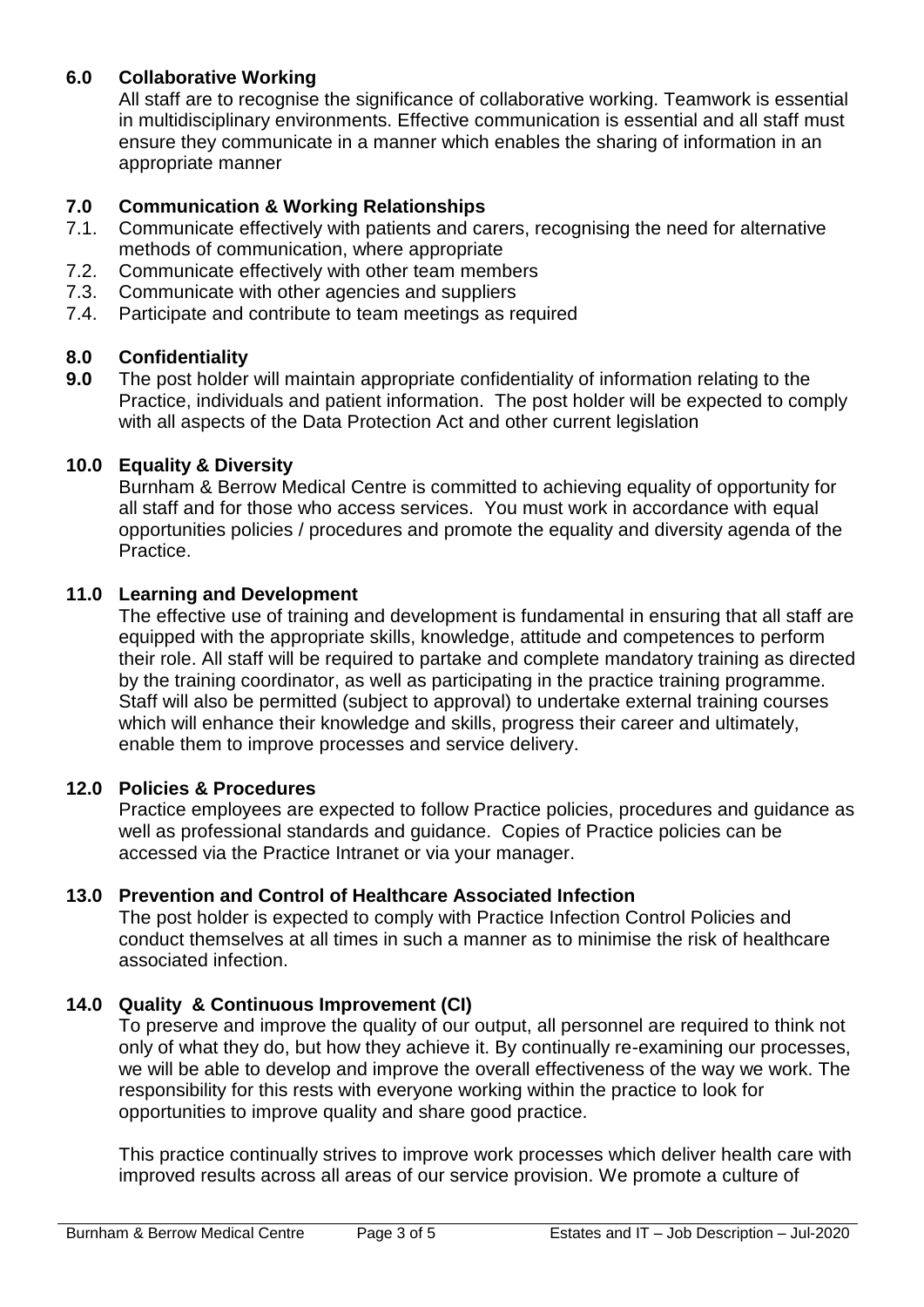continuous improvement, where everyone counts and staff are permitted to make suggestions and contributions to improve our service delivery and enhance patient care.

#### **15.0 Records Management**

The post holder has responsibility for the timely and accurate creation, maintenance and storage of records in accordance with Practice policy, including email documents and with regard to the Data Protection Act, The Freedom of Information Act and any other relevant statutory requirements.

#### **16.0 Risk Management / Health & Safety**

Burnham & Berrow Medical Centre is committed to supporting and promoting opportunities to for staff to maintain their health, well-being and safety. You have a duty to take reasonable care of health and safety at work for you, your team and others, and to cooperate with employers to ensure compliance with health and safety requirements. All personnel are to comply with the Health and Safety at Work Act 1974, Environmental Protection Act 1990, Environment Act 1995, Fire Precautions (workplace) Regulations 1999 and other statutory legislation.

#### **17.0 Safeguarding**

The practice is committed to safeguarding and promoting the welfare of children, young people and vulnerable adults and expects all staff to share its commitment.

#### **18.0 Security**

The security of the practice is the responsibility of all personnel. Staff must ensure they remain vigilant at all times and report any suspicious activity immediately to their line manager. Under no circumstances are staff to share the codes for the door locks to anyone and are to ensure that restricted areas remain effectively secured

#### **19.0 Service Implementation/Improvement**

- 19.1. Assist with safeguarding for both children and vulnerable adults using local guidance and referral criteria
- 19.2. Understand basic legal and communication issues regarding child abuse, family violence, vulnerable adults, substance misuse and addictive behaviour
- 19.3. Contribute new ideas to improve patient care
- 19.4. Work with the practice to ensure targets are met

#### **20.0 Smoking**

The Practice operates a "non-smoking" policy. Employees are not permitted to smoke or use e-cigarettes anywhere within the premises of the Practice or when outside on official business.

Name: ………………………………………

Signed: …………………………………….. Date: ………………………

| Date: |  |  |  |  |  |  |  |  |  |  |  |  |
|-------|--|--|--|--|--|--|--|--|--|--|--|--|
|-------|--|--|--|--|--|--|--|--|--|--|--|--|